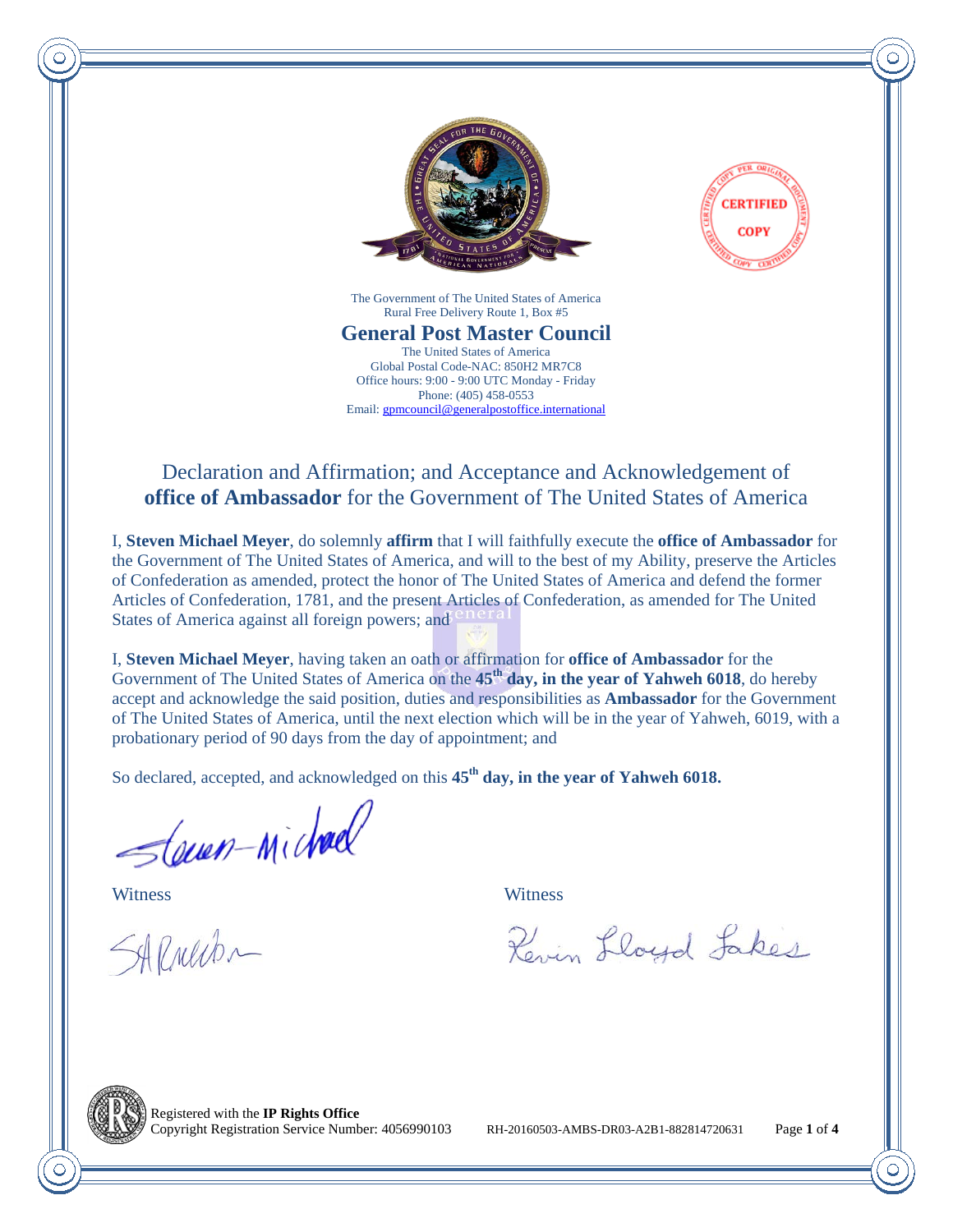

## **CERTIFICATION OF ADMINISTERING OATH OR AFFIRMATION**

On this **On this 3rd day of the 5th month, in the Year, two thousand sixteen A. D.,** for the purpose of verification, I, the undersigned, David G. Anderson, Lieutenant Commander, USN, Retired, do certify that the General Post Master for The United States of America, a Confederacy form of Government, the original Confederacy, appeared before me with the following document **Declaration and Affirmation of office of Ambassador for the Government of The United States of America**. I, the undersigned, David G. Anderson. Lt. Cdr., USN, Ret., personally administered the above affirmation to the living Man/**Woman**, **Steven Michael Meyer**, for verification of office. The herein affirmation was taken and administered to, **Steven Michael Meyer** without coercion, and of his own free will as a matter of right of self-determination and sense of duty to his neighbor according to the Law of Nations, and with his left hand on The Scriptures and his right hand in the air.

WITNESS my hand.

Lenon LCDR USN (RET

David G. Anderson. Lt. Cdr., USN, Ret.

general post master:

Each William Quidren





Registered with the **IP Rights Office**

Copyright Registration Service Number: 4056990103 RH-20160503-AMBS-DR03-A2B1-882814720631 Page **2** of **4**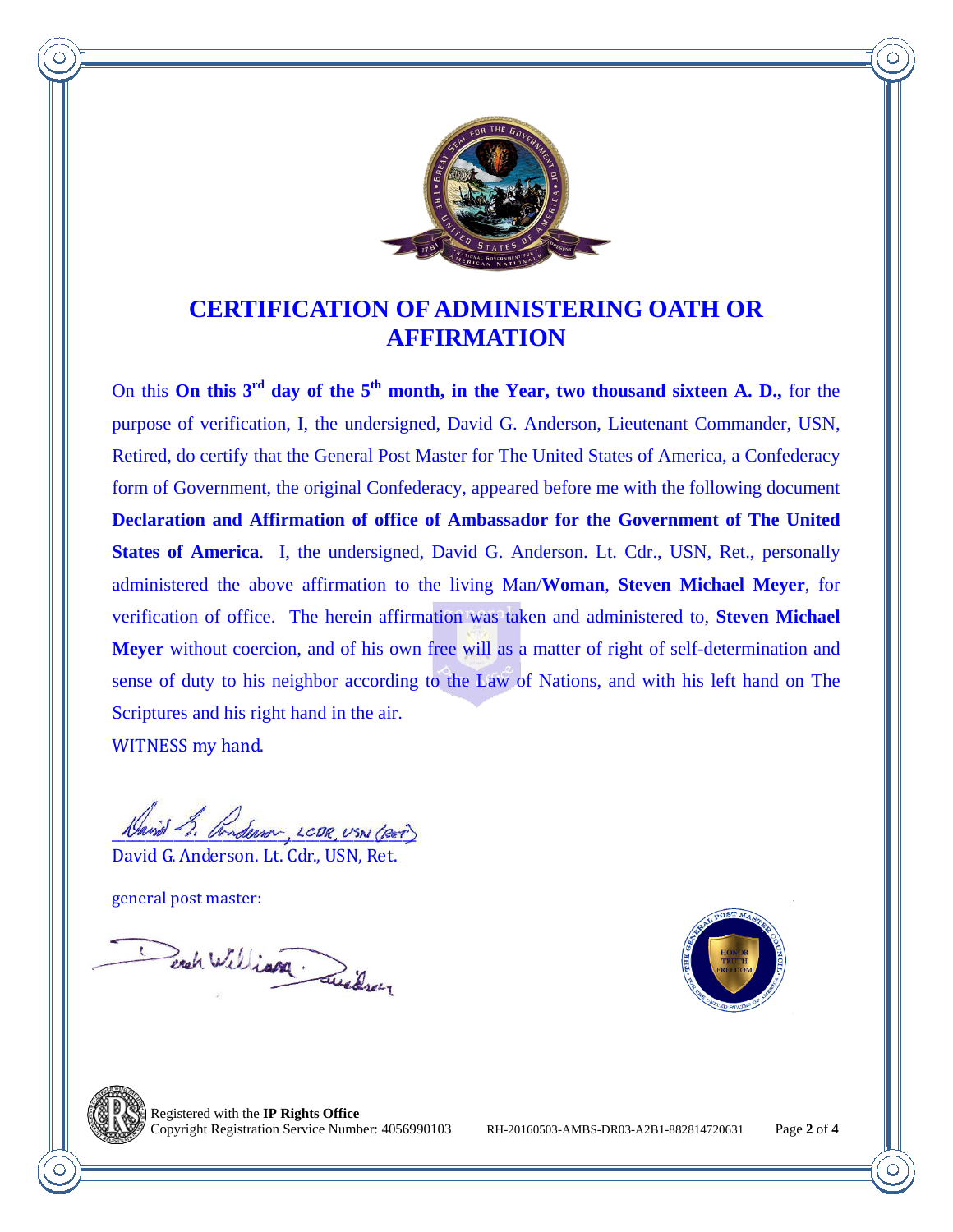